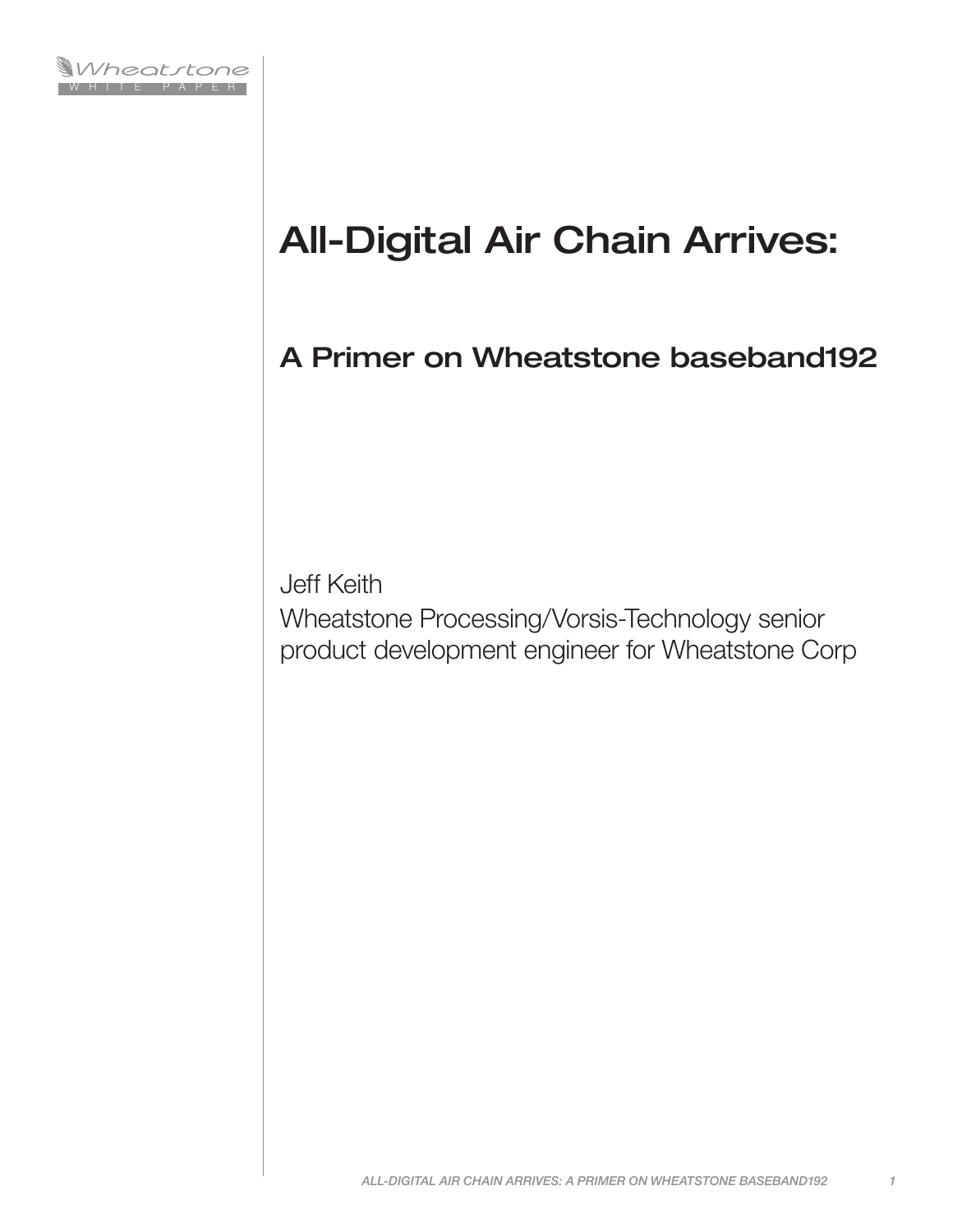#### **Introduction**

Recently, a Minneapolis station became the first to broadcast from an all-digital air chain using Wheatstone® baseband192 technology. KTWN-FM opened the door to the 100% digital air chain because of a simple, open-standard interface now being offered as a standard feature in most Wheatstone FM processors.

With this, we have effectively arrived at the completely digital FM air chain, from the audio playout system to the transmitter's digital FM modulator.

No analog MPX signals to deal with and no messy AD/DA conversion. It's digital all the way from here on out.

#### What is baseband192 and why now?

Wheatstone baseband192 is an open standard technology that eliminates the need for an analog composite interface between audio processing and transmission – a.k.a. the last digital mile. It provides AES-EBU output into FM transmitters now equipped with a digital baseband input, something that hasn't been possible until now.

Baseband192 was built into the original AirAura audio processor four years ago but had been shelved until FM transmitter manufacturers could offer a digital multiplex interface to their transmitters.

At the recent NAB 2013 convention, transmitter manufacturers announced upgrades to their FM exciters that could accept the necessary digital multiplex signal. The result is Wheatstone baseband192. A single AES-EBU cable between the Wheatstone processor and the transmitter carries the baseband signal, bypassing the need for multiplexing in the exciter and eliminating the resulting signal overshoot and associated loudness tradeoff.

Because the baseband192 signal encompasses the entire multiplex spectrum after stereo generation, it includes any loudness increases that may have been contributed by the FM processor's composite clipper.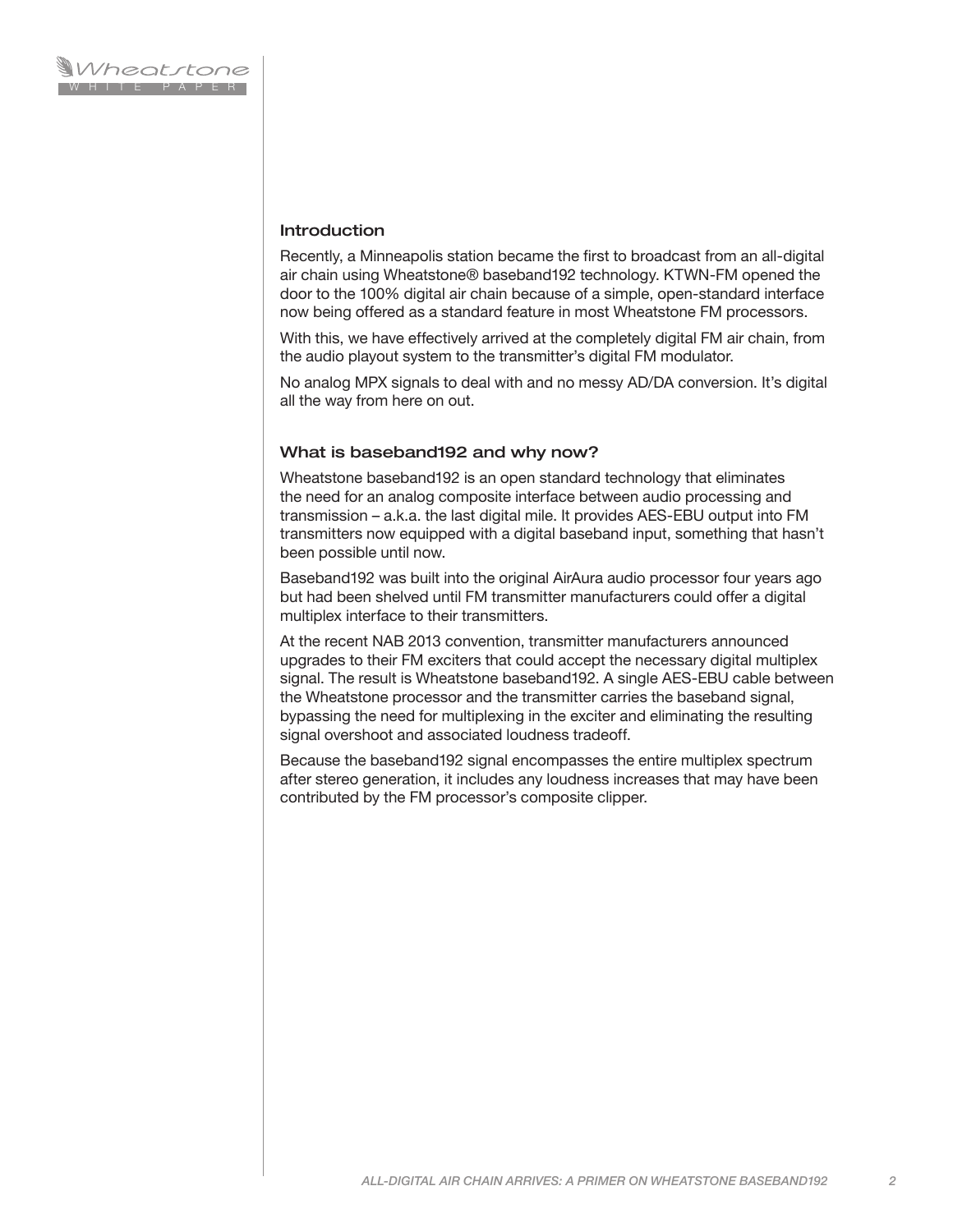## A tale of two exciter input methods

Baseband192 gives broadcasters a third choice in interfacing the audio processor to the exciter.

Until now, they had to choose between two exciter modulation input methods: analog composite or digital AES/EBU (AES3). Using the analog composite signal carries with it the competitive benefit of any additional loudness generated by the FM processor's composite processing. But using the analog composite interface also brings with it at least one D/A conversion if the exciter is analog, and both a D/A and an A/D conversion if the exciter happens to be digital.

The other choice is AES3. Although this is 'digital', the AES3 signal is carried to the exciter as separate left and right channels so any loudness benefit that could have been generated by the FM processor's composite clipping is lost. Sample rate conversions may also be involved, and the exciter's stereo generator is tasked with creating the composite multiplex signal, though most do this function just fine.

Many digital exciters have an overshoot clipper or composite processor as part of their stereo generator technology for when the AES input is being used, but they typically don't have the high performance of clippers in digital FM processors. Nor do most exciters' composite processing schemes generate the same loudness increase without adding significant distortion.

What the industry needed was a digital method of handing off the FM processor's stereo generator output directly, and digitally, to the FM exciter. That is precisely why we developed Wheatstone baseband192.

## The science behind Wheatstone baseband192

Baseband192 is a 192kHz sample rate, pure digital interface between the FM audio processor's stereo generator and the FM modulator of digital exciters so equipped. The baseband192 signal represents the FM processor's entire stereo multiplex spectrum – including most subcarriers. Because the baseband192 signal encompasses the entire multiplex spectrum after stereo generation, it also includes any loudness increases that may have been contributed by the FM processor's composite clipper.

The stereo multiplex signal remains in the digital domain after stereo generation so there are no D/A conversions, no sample rate conversions, and no imperfect analog circuitry standing in the way of a perfect handoff of the stereo baseband signal to the FM exciter. It is the best of all worlds.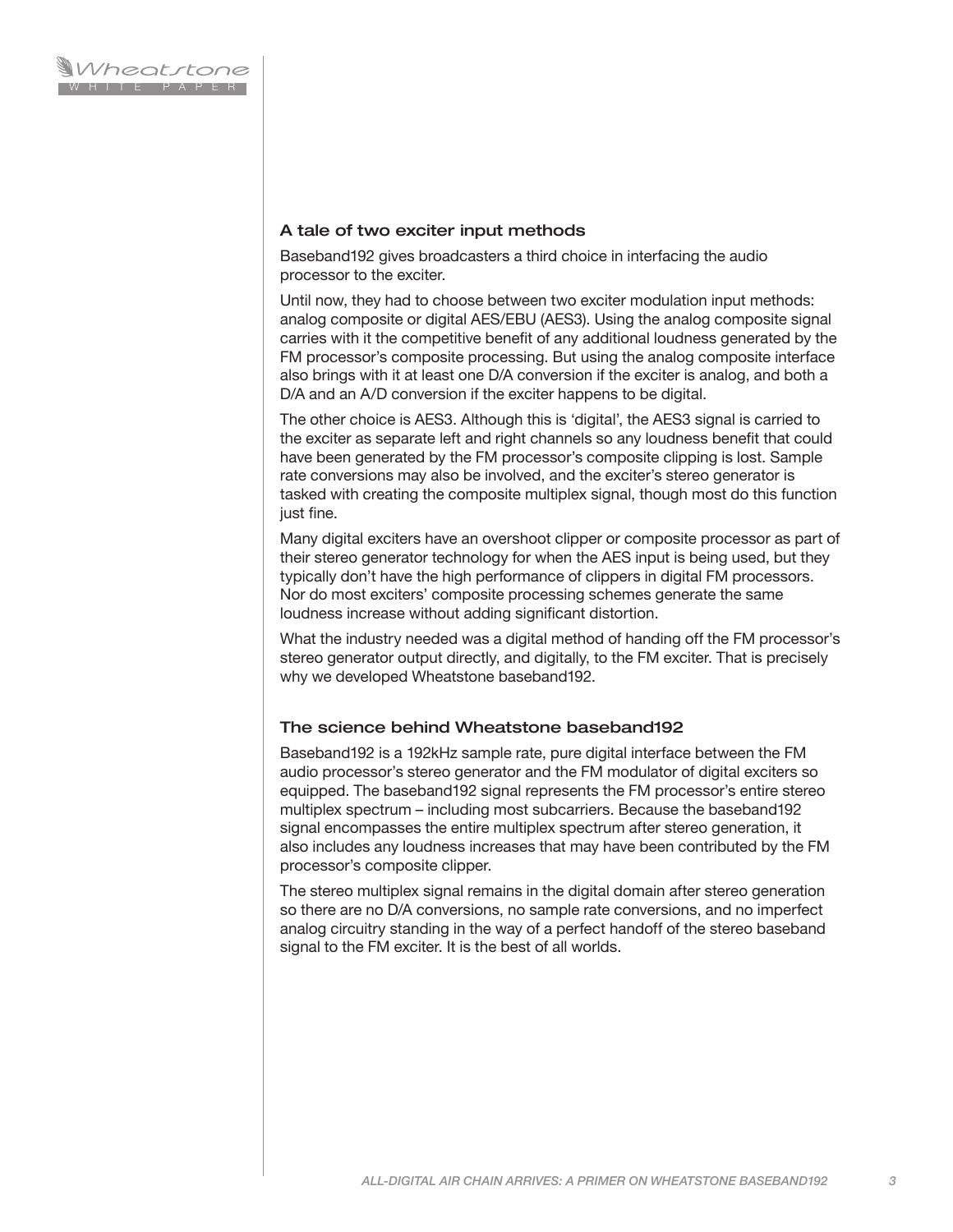## Why 192kHz?

The Nyquist sampling theorem states that any band limited analog signal can be perfectly reconstructed from a sequence of digital samples as long as its maximum signal frequency is no greater than 1⁄2 the digital sampling rate. For a stereo multiplex signal whose signals extend to 53kHz (no subcarriers) a theoretical minimum sample rate of 103kHz is required. With a 192kHz sample rate, signals up to 96kHz can be represented, which implies that RDS and subcarriers extending up to 96kHz could be accommodated. But in professional audio we almost never operate all the way up to the Nyquist frequency, so for best audio performance and so as not to tread on Mr. Nyquist, we specify the baseband192 audio bandwidth as 75kHz, leaving a very generous 21kHz guard band.

## baseband192's history

When Wheatstone was involved in the development of our new AirAura product (nearly four years ago now!) one of the many features on our bucket list was the ability to provide a digital multiplex output using the FM processing chain's AES3 digital output. Side note: we utilize the same hardware platform in all Wheatstone FM processors, so features destined for AirAura could, in fact, be implemented in any or all of our FM processors, and many have.



At the time we developed this new hardware, there were no FM exciters on the market that could accept a digital multiplex signal. In fact, it was impossible to predict what data format might emerge as a standard, or even if one standard would emerge.

We designed in a high-speed AES digital output interface anyway, and gave it more than enough bandwidth to accommodate a digitized multiplex spectrum. We even put in the relevant control software and firmware, just in case. Then we waited, quietly, so as not to promise or promote a feature that might never be implemented by transmitter manufacturers.

Fast forward to 2013. Since the spring NAB show, FM transmitter manufacturers have been keen to add a digital multiplex interface to their current or upcoming hardware. In fact, all of the transmitter manufacturers I've spoken with have either already implemented the feature or plan to do so. This is very good news for the industry.

The data format that transmitter manufacturers chose is a high-speed version of AES3 in that the stereo multiplex spectrum is handed to the exciter as a 192kHz AES3-formatted signal. Choosing this format also allows for maximum flexibility around the broadcast plant because it uses standard 110 ohm balanced digital cables and the all too familiar XLR connectors.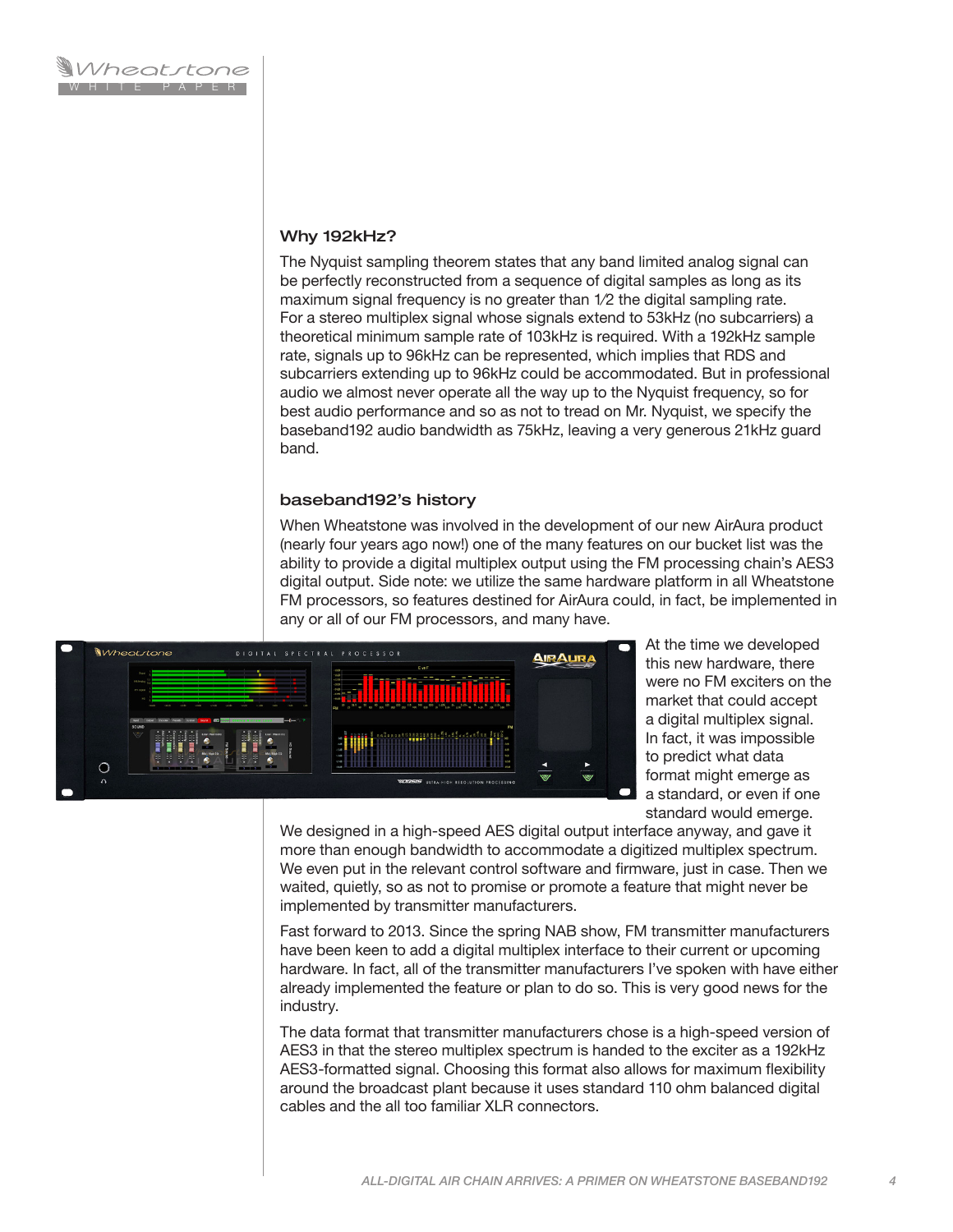#### **How does baseband192 work?**

In 'all digital' FM processors the stereo generator generates a digital version of the composite baseband signal. This signal is then fed to a high-speed D/A converter and post-D/A filter, which brings the composite signal down into the analog domain.

But wouldn't it be cool if the digital stereo multiplex signal going to the high speed D/A converter could be picked off, reformatted as a 192kHz sample rate AES3 audio signal, and selectively routed to the FM AES output? It would be cool. And that's exactly what we did to create baseband192.

There is another benefit to Wheatstone baseband192 technology besides the removal of the D/A conversion process, one that is unique to Wheatstone FM processors. Our FM processors digitize the signals applied to the SCA inputs and add those signals to the stereo MPX signal in the digital domain – RDS and SCA signals automatically become part of the baseband192 signal. In essence, baseband192 digitizes the entire multiplex spectrum including the RDS and SCAs up to 67 kHz for direct AES-EBU into the FM exciter.

Other processors accept the RDS and SCA signals in analog form and passively mix them into the stereo multiplex signal, post D/A, after they, too, have become an analog signal. What this means is that when using the digital multiplex feature in those processors, the user must reroute his RDS and SCA signals directly to the FM exciter instead of to the processor's subcarrier inputs.

The block diagram below shows the signal flow of our baseband192 technology.

One more benefit of Wheatstone's baseband192 technology is that the composite MPX outputs – both TX1 and TX2 – are present within the baseband192 signal as AES formatted 'left' and 'right' audio channels, each with its own 192kHz sample rate. But they are not AES 'left' and 'right channels' in the usual sense; they are the stereo generator's TX1 and TX2 MPX outputs, each with its own output level control in the processor's GUI.

By choosing to format our data in this way, one processor can feed the baseband192 signal to two separate FM exciters, even from different manufacturers. The exciters can be told which digital MPX signal to use and the modulation levels for each can be adjusted independently via the processor's GUI, just as we do now with the analog MPX signals.

Because the rear panel BNC jacks are still live with analog MPX signals when the baseband192 option is active, those MPX outputs are also available for whatever the broadcaster might wish to use them for.